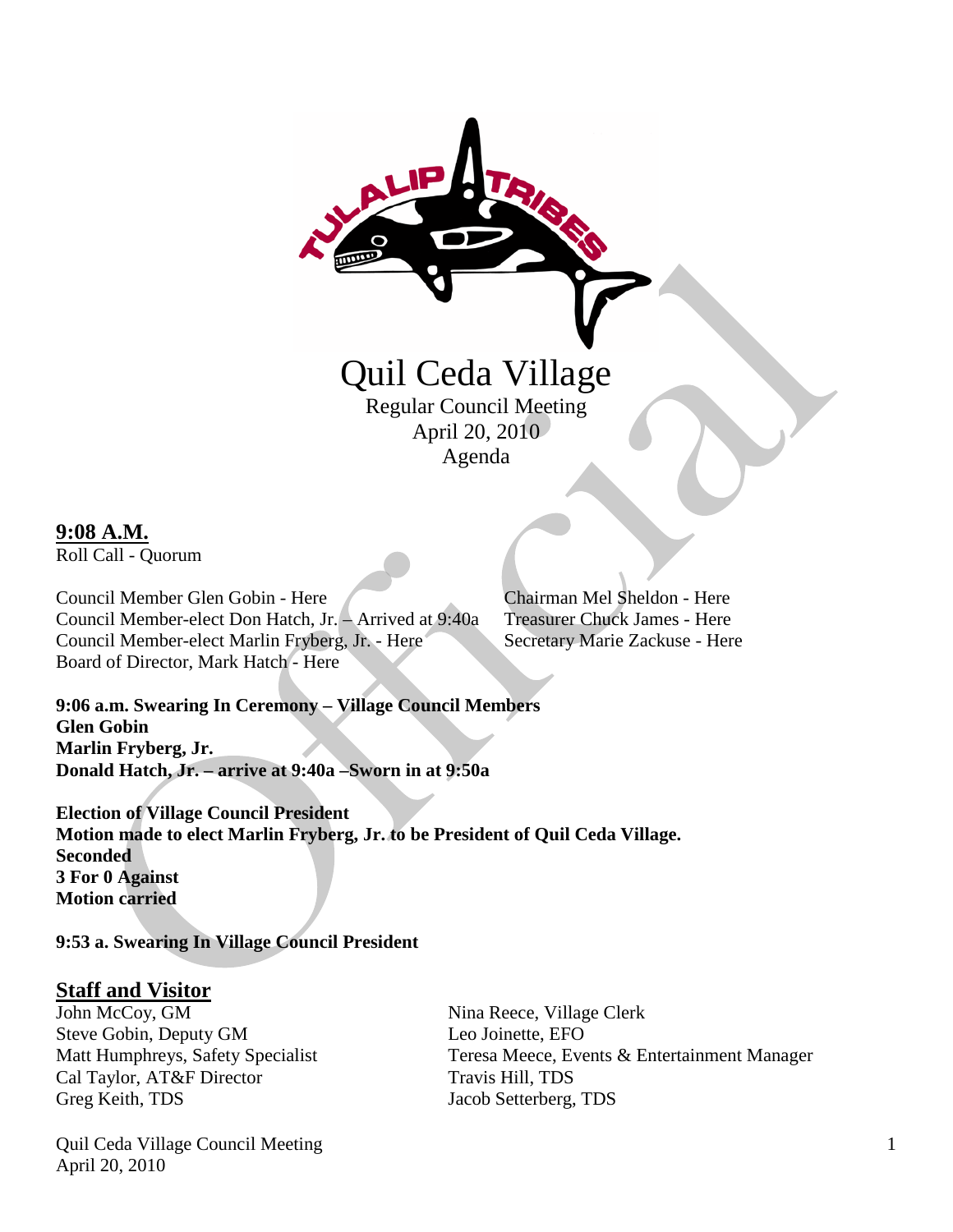Mike Taylor, Legal

- 1) **Motion made by Marlin Fryberg, Jr. to approve the agenda for the regular Village Council Meeting of April 20, 2010. Seconded Questions: Add Marysville Fire District quarterly report after Law Enforcement. 2 For 0 Against Motion carried**
- 2) **Motion made by Marlin Fryberg, Jr. to approve the minutes for the regular Village Council Meeting of March 16, 2010. Seconded Questions: Camp Silverton 2 For 0 Against Motion carried**

#### **Law Enforcement**

3) March Police Report

Handout

 Discussion: Carlos Echevarria; Chief Goss; Glen Gobin; Marlin Fryberg, Jr.; Steve Gobin; Mel Sheldon Report handed out NAMOA in May; MS Walk uneventful with many people. Discussion on statistical reporting.

### **Marysville Fire District**

4) Quarterly Report

Handout

 Discussion: Martin McFalls; Glen Gobin; Nina Reece; Leo Joinette; Steve Gobin; John McCoy; Mark Hatch

 Report handed out. Discussion on statistical reporting. The District is working with Quil Ceda Village to meet with the Health & Safety office as well as the regular inspections. The old agreement is still in place. Is there a particular place where more accidents occur? Data is being collected to help improve traffic safety. Law enforcement responds to control traffic when emergency response is required. Generally, emergency responders may go up to 10 mph over posted speed limit. Sirens are based on conditions.

## **Health & Safety**

5) Quarterly Report

 Discussion: Matt Humphreys; Steve Gobin; Chuck James; John McCoy; Marlin Fryberg, Jr.; Patti Gobin; Mark Hatch

 Discussion on statistical reporting. Accident rate continues to improve. QCV had four accidents in the last quarter. First aid classes will begin again. Concerns about safety for storage facility and staff that are using it. Council believes that the safety issues should be addressed by Quil Ceda Village. The rules and standards of Quil Ceda Village should be followed. If there are safety concerns, it is the Village that has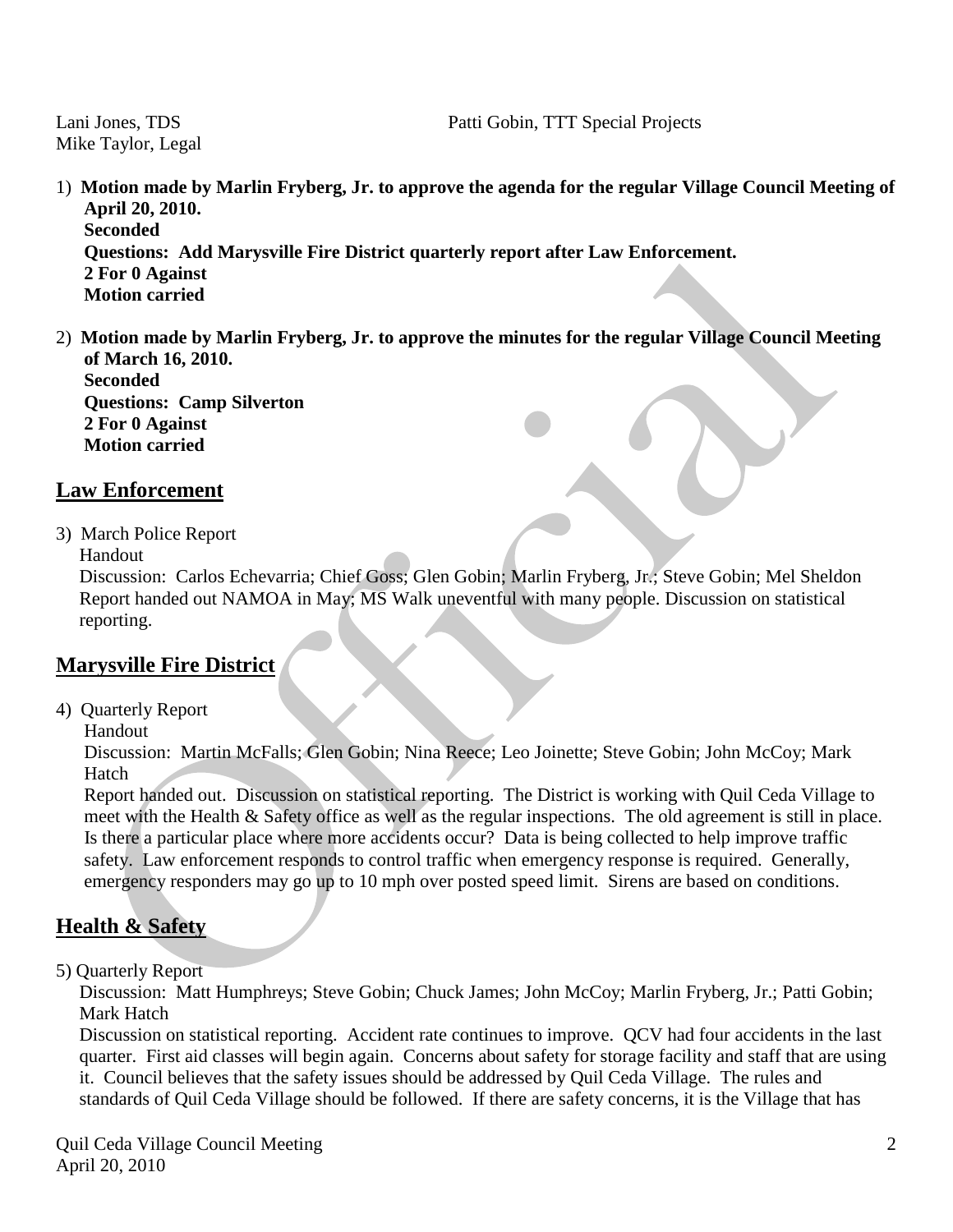jurisdiction. The departments using the facility need to address the safety concerns. QCV will take the lead and arrange training for the safety of the staff using the machinery within the storage facility. QCV did provide forklift training. QCV will coordinate safety meeting for all three facilities.

## **Tulalip Data Services**

6) International Nortel Networks Users Association (INNUA) Pacific Northwest Chapter Meeting Host Request Discussion: Lani Jones; Glen Gobin; Steve Gobin; Chuck James; Patti Gobin;

 This is a user's meeting not a conference. Event is August 21. Only financial obligation is for the room at the Resort and staff time. This is a Village department and function so staff believes that this should be approved at this level. Vendor will be providing food for the meeting. Council would like to know what the in-kind contribution is from Tulalip.

 **Motion made by Glen Gobin to approve the INNUA Pacific Northwest Chapter meeting to host it at Tulalip with the cost being neutral.** 

 Seconded Questions: 3 For 0 Against Motion carried

## **Travel Report & Contracts under \$50K**

7) FYI-Out of State Travel

 Discussion: Steve Gobin; Chuck James; Marlin Fryberg, Jr.; John McCoy; Staff traveled to trainings and provided a report to their manager. Security training is on-going. More staff are attending the critical trainings to protect the Tulalip Tribes.

8) Deputy GM Out of State Travel Request – Global Retail Real Estate Convention, Las Vegas Nevada Discussion: Foley Cleveland

 This is brought here to determine if any Council Members want to attend the convention. Council have attended in the past. It is time to get back on board in the retail world and let the Tribes presence be known in this arena.

9) FYI – Contracts under \$50K signed by GM

A) Pictometry International Corporation

Discussion: Patti Gobin, Jacob Setterberg; Steve Gobin

Does Tulalip retain the intellectual property rights: Tulalip does not retain the intellectual property rights. This has been a discussion on numerous occasions.

## **Budget Report thru March 31, 2010**

- 10) Administration & Tax Revenue Report
- 11) Construction & Economic Development No Report
- 12) Engineering Services Report
- 13) Environmental Health Report
- 14) Events & Entertainment Report
- 15) Finance Report

Quil Ceda Village Council Meeting April 20, 2010